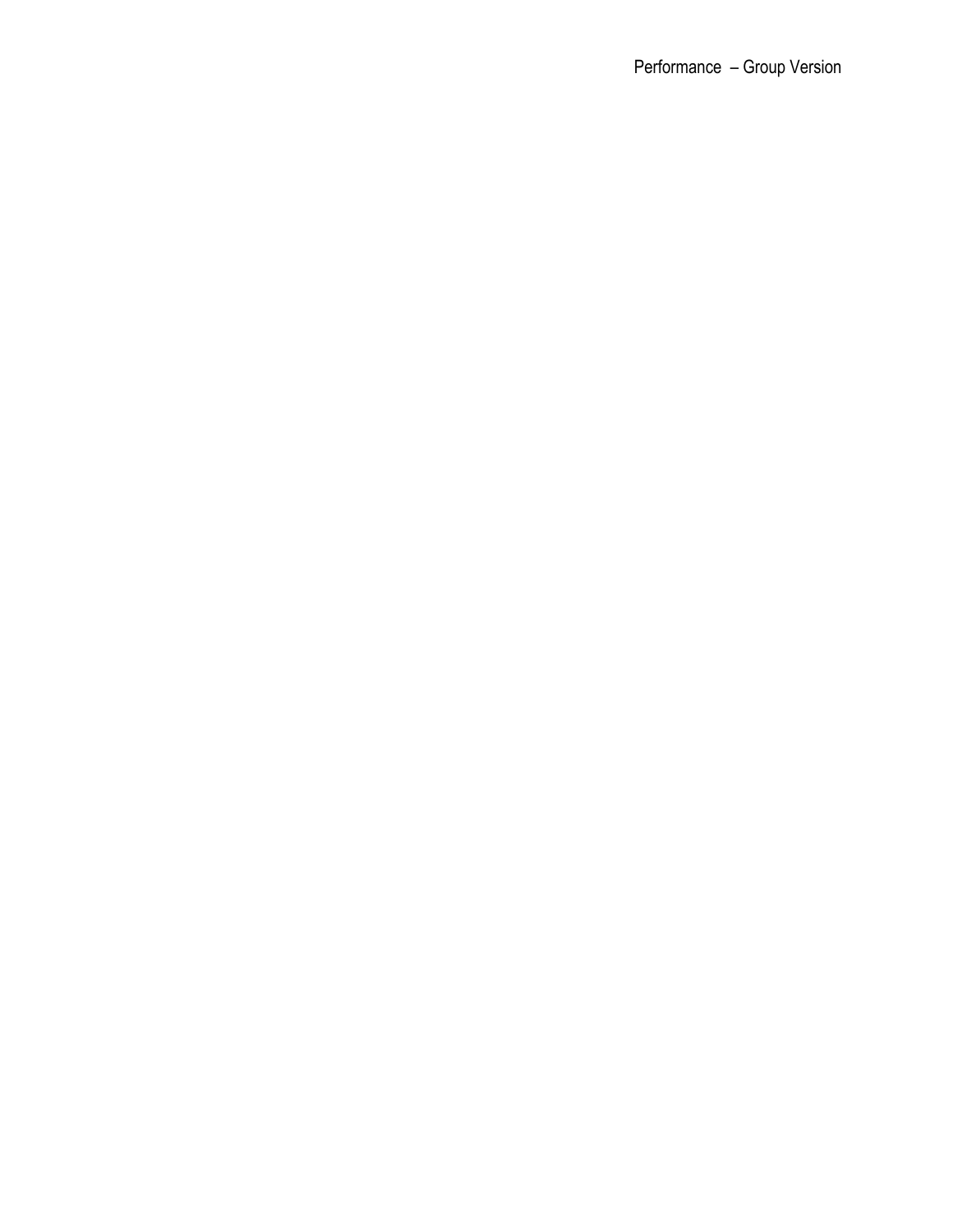

# **Group Version** | **Made in Vienna**



The *Group Version* consists of two structural parts:

**The First Part:** "32 interpretations of the original S.O.S."

**The Second Part:** "A progressed plot based on the first part"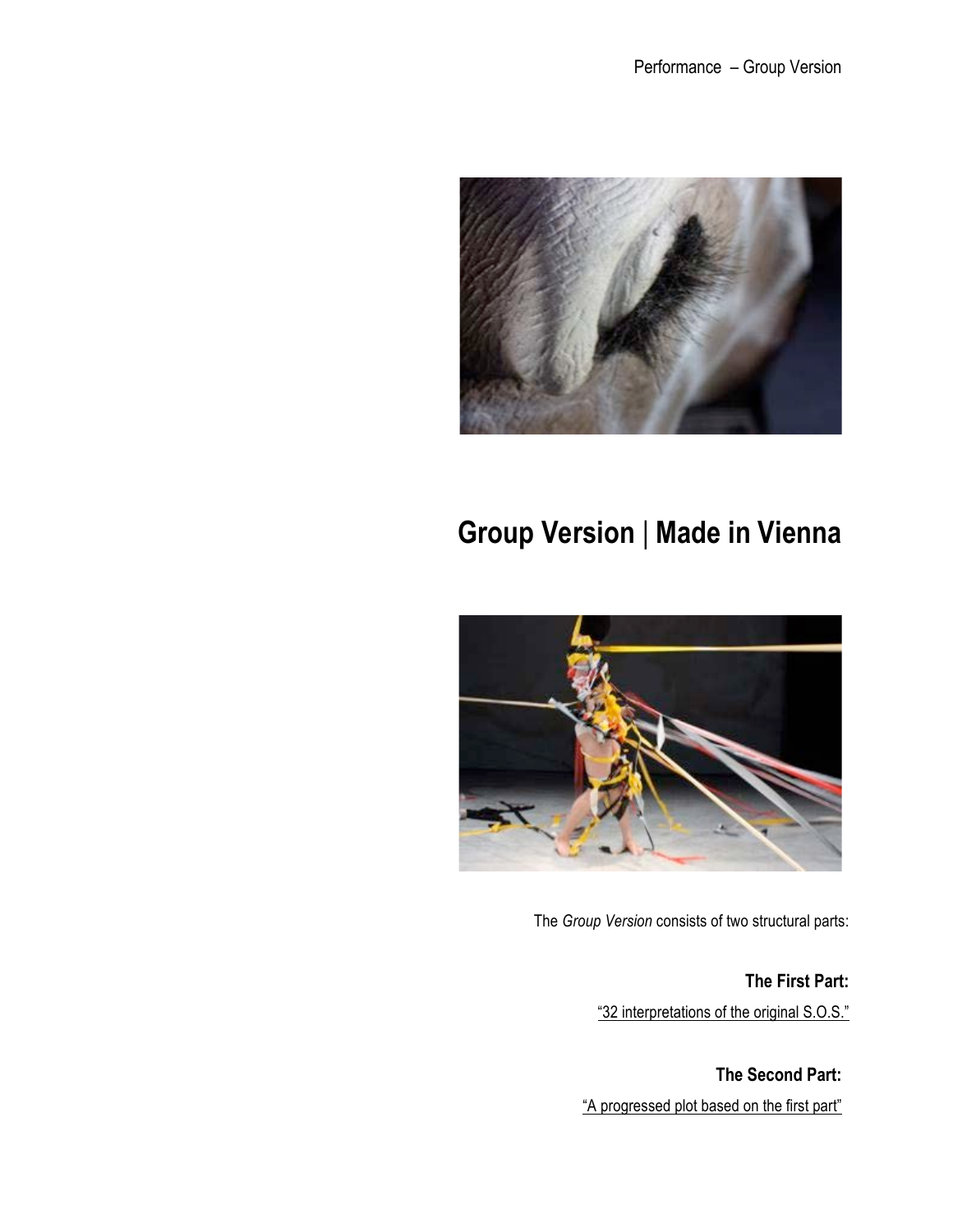# **The First Part**

# **00-31 Shapes & Patterns – Motifs of animation movie**

| 00. Speech On Secrecy     | 01. Stagnation Of System   | 02. Show Our Sacredness   | 03. Scan Our Shape      |
|---------------------------|----------------------------|---------------------------|-------------------------|
|                           |                            |                           |                         |
| 04. Statement OnSubstance | 05. Surprise Or Shock      | 06. Scandal On Sight      | 07. Spirit Of Samurai   |
|                           |                            |                           |                         |
| 08. Song Of Soul          | 09. Script Of Steps        | 10. Site Or Sight         | 11. Shadow Of Smile     |
|                           |                            |                           |                         |
| 12. Sound Of Sight        | 13. Strangeness Of Someone | 14. Sensation Of Sense    | 15. State Of Solitude   |
|                           |                            |                           |                         |
| 16. Strip Our Self        | 17. Scoop On Somebody      | 18. Seek Other Space      | 19. Surreal On Stage    |
|                           |                            |                           |                         |
| 20. Sadness Of Separation | 21. Shot Of Spirit         | 22. Structure Of Skeleton | 23. Smash Our Sadness   |
|                           |                            |                           |                         |
| 24. Sign Of Superiority   | 25. Suspension Of Sex      | 26. Source Of Strength    | 27. Statue Of Security  |
|                           |                            |                           |                         |
| 28. Sympathy Of Support   | 29. Spark Of Spontaneity   | 30. Styles Of Spectacle   | 31. Suggest Our Stories |
|                           |                            |                           |                         |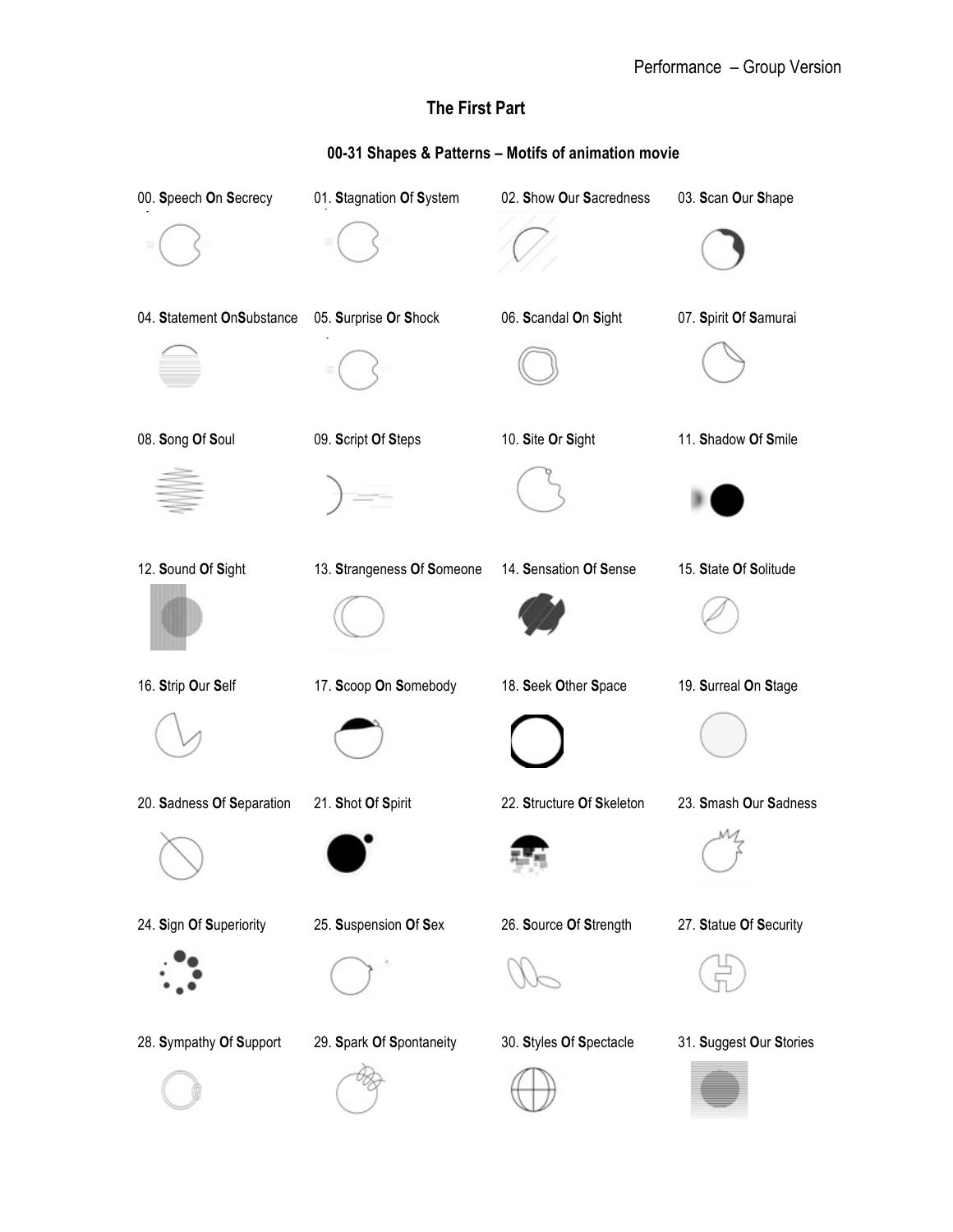# **The Second Part**

### **Intermezzo.**

# **Chapter 1. Ritual**

- > Scene 01. Photography
- > Scene 02. The index finger

## **Chapter 2. Haunting in the dark**

- > Scene 03. Metamorphosis
- > Scene 04. Play dead\_Shoot 1
- > Scene 05. Play dead\_Shoot 2
- > Scene 06. Revival

# **Chapter 3. Violence**

- > Scene 07. Introduction
- > Scene 08. Gang rape
- > Scene 09. Restriction

# **Chapter 4. Breaking Out**

- > Scene 10. Release
- > Scene 11. Photography

# **Chapter 5. Ending**

- > Scene 12. Interview
- > Scene 13. Curtain call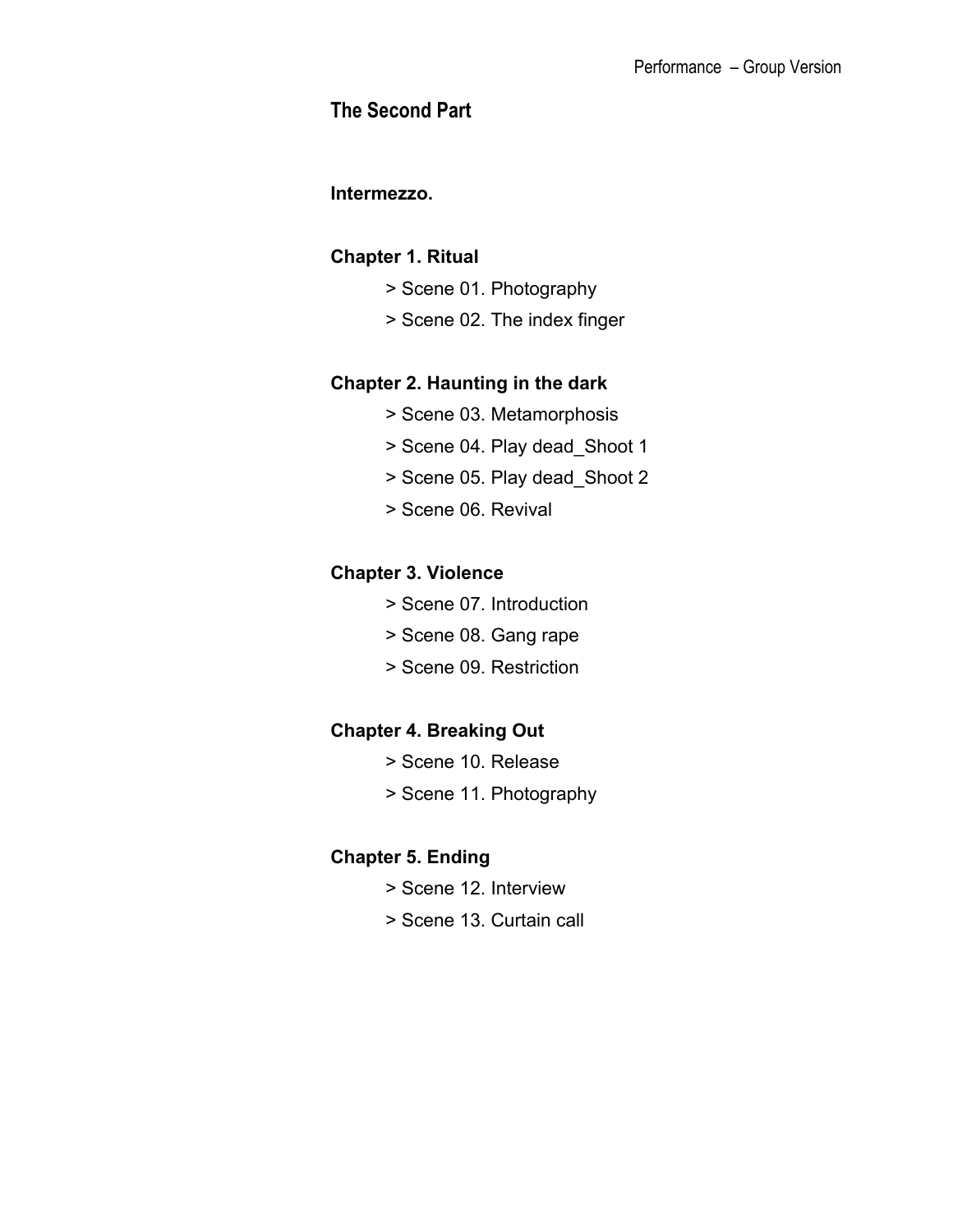# *\** **Selected Scenes**



From the Second Part – A progressed plot (short story) based on the first part

Photos by IMEKA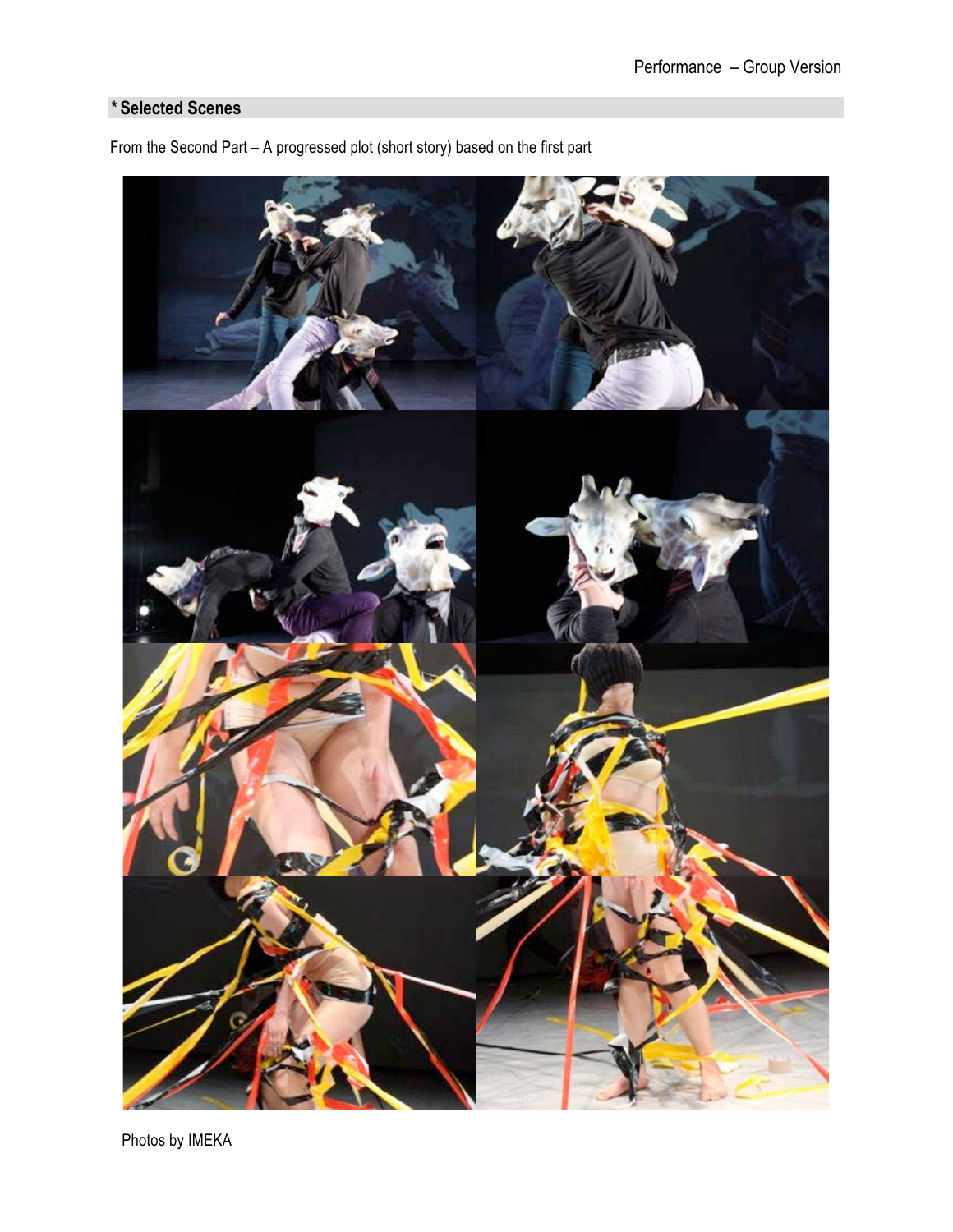### **Content**

### 1) **The First Part**: "32 interpretations of the original S.O.S."

This part is set up as a performance exhibition. In a symbolic order, the piece suggests "emergency" in a limited time frame and in various forms of irony, and describes certain cases of "situated action", featuring 32 interpretations of the original combinations of S.O.S. as a performance vocabulary.

This process runs parallel with the written *Performance Recipe Book Vol.1* which contains performance instructions. Each performance recipe listed is interpreted by a performer one after the other as a medley of performance language, (re-)forming the body in everyday human activities. Irrelevant in everyday human activity, these symbolic systems addressed become central and are implemented as a concurrency model to give another view of the performance.

> $\triangleright$  Each time before the action starts a movie is displayed on a screen showing a short *graphic animation* film by Road Izumiyama (J) visualising the shapes and patterns of the 32 verbs. Turning their backs to the public, the performers watch the screen in order to get an impression of the "shapes and patterns of the 32 verbs" and are navigated by the graphic animations on screen, satirically following them to play each item one after the other. They interpret them as a bodily motion so as to juxtapose with the graphic motion on screen.

#### 2) **The Second Part:** A progressed plot (short story) based on the first part

This part is designed as playful and poetic game – a voyage which transforms the 32 elements into a body to be negotiated, in connection with various situational aspects of crime and from the viewpoint of a "dry" spirit of criticism watching human existence. Scenes like "scene 03 Haunting in the Dark" or "scene 08 Gang Rape" unfold short stories in an ironic manner – creating "Little Stories About S.O.S".

The progress of the second part runs parallel with the writing of the *Performance Recipe Book Vol.2* which contains a theatrical plot and instructions for each scene – integrating the 32 elements of the first part fragmentarily, metaphorically.

> ! The performance attempts to adopt a journalistic point of view, and uses *live video and photo cameras* on the stage in order to document the actions with pictures. During the live performance, the materials produced are projected on screen, revealing the manipulation of documentary systems: that which just occurred is still present, while in the next moment it becomes documented as a past event.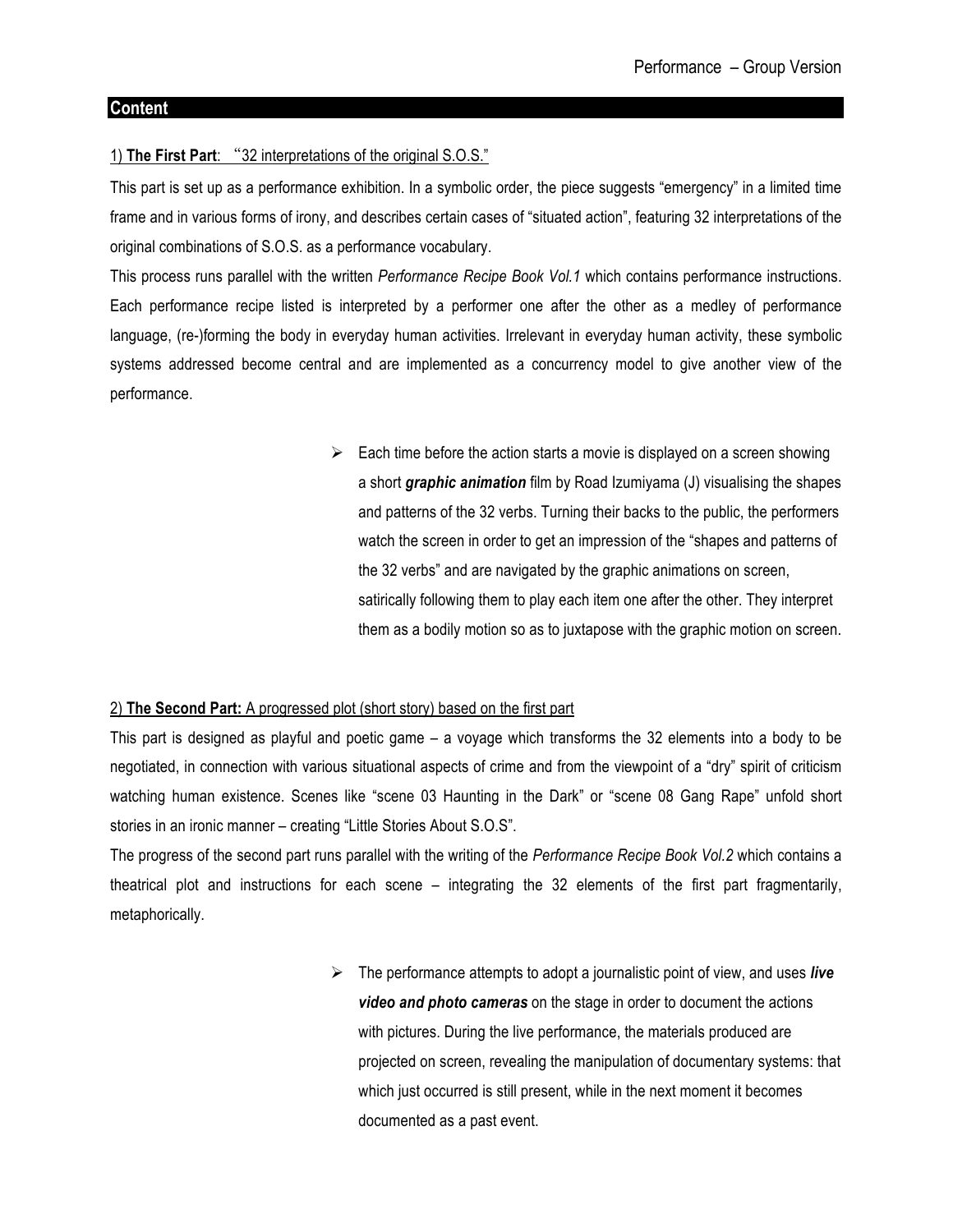### **\* Credits**

Concept, Text, Choreography: **Akemi Takeya (A/J)** Performance: **Leon Marič (SL), Pawel Dudus (RP/A), Laura Eva Meuris (BE), Evandro Pedroni (BR/A), Akemi Takeya (A/J)** Visual Design & Camera: **Road Izumiyama (J)** Stage: **Hannes Wurm (A)** Lighting Design: **Martin Schwab (A)** Production Assistant: **Kanako Sako (A/J), Elif Melis Gencler (TR)** PR & Communication: **Anna Etteldorf (D/A),** Production Management: **das Schaufenster** Production Administration: **Vladimir und Estragon** Cooperation**: ImPulsTanz – Vienna International Dance Festival**, **Japan Contemporary Dance Network, WUK – Werkstätten**  Support: **Wien Kultur, BKA, Austrian Cultural Forum Tokio** Production**: IMEKA**

### *\** **Steps of Development**

- 1. The first and second part of the *Group Version* were featured as "Sketch" at the festival "We're Gonna Go Dancing!!" produced by Japan Contemporary Dance Network (JCDN), March 2011 in Japan.
- **2.** The first Part of the *Group Version* was developed with the *Performance Recipe Book Vol. 1* at a Research Project in the framework of ImPulsTanz 2014.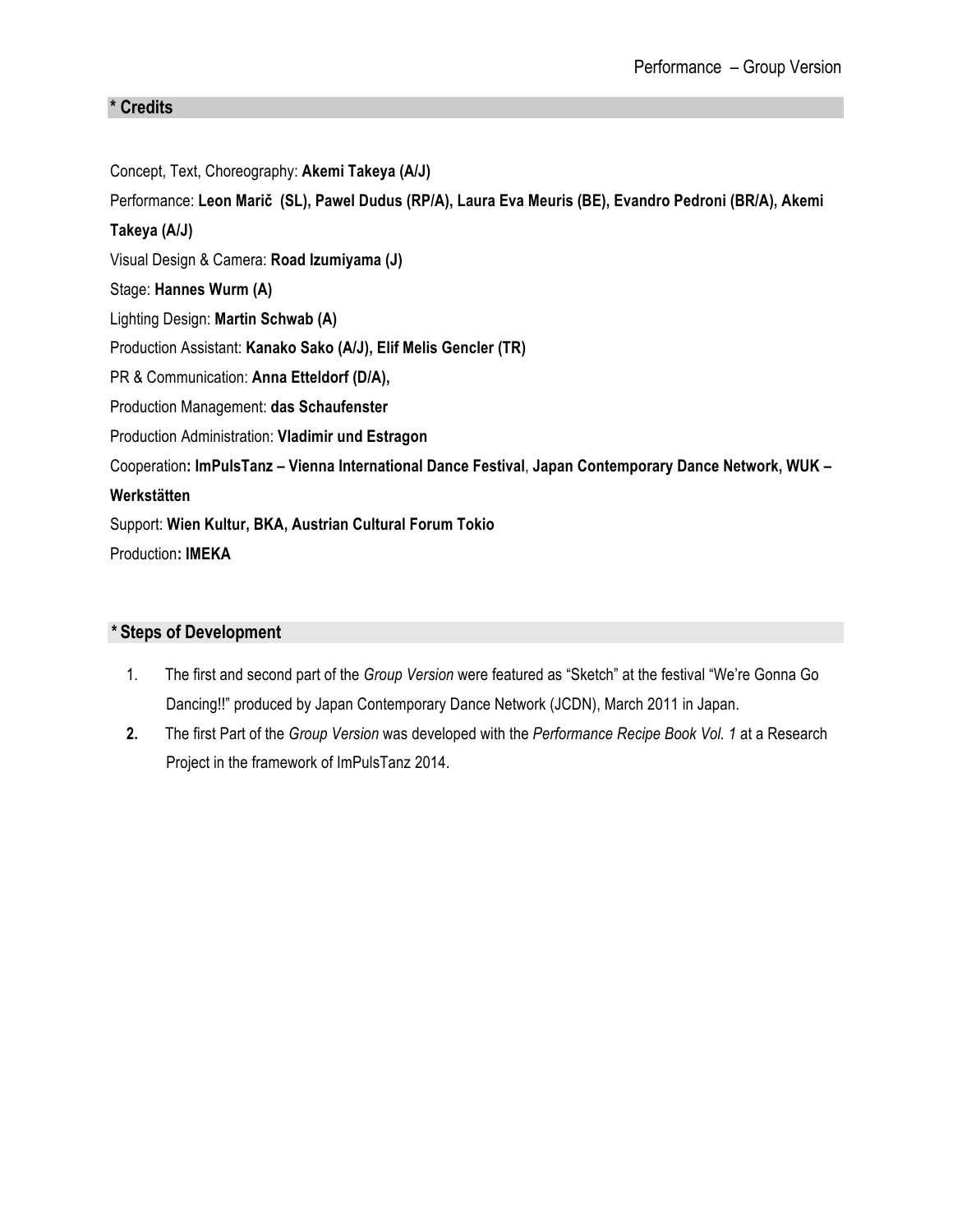### **Review** by Mari Takeda:

*DanceArt magazine - from the dance performance scene of Kansai, Japan in the first half of 2011*

Akemi Takeya's performance piece, **"Little Stories about SOS: Japanese Group Version"** which she developed at the artist in residency program in Fukuoka, Japan, was created with selected performers recruited in the local area. The piece is performed by 4 people and Takeya herself, whose part is that of navigator carrying a microphone in her hand.

It could be said that the piece is a very conceptual non-dance, which examines the principles of developing social relationships through the human attitude.

The first part is a medley of performance vocabulary, with 31 verbs selected and announced by Takeya, such as *enclose, enter, melt … proliferate, be split*, and so on. The 4 performers interpret each word one after another. The piece contains several witty and shrewd ideas, such as the interpretation of the 31st verb "Become Cubic" which reminds one of the 20th dimensional ballet positions in Laban movement analysis.

The movements are visualized on a screen with the help of computer graphics, accompanied by the sound of a man's low voice pronouncing the verbs in English – the text-reading creating a sense of flat digital dimensionality in the space. The body language, which is reduced to the bare minimum, leads to the second part where a concrete action is constructed.

The performers now wear animal masks of giraffes on their heads, and indulge in acting like brute animals without a sense of "self", without self-awareness. Eventually, a power relationship arises between the performers; the female dancers becoming prey which is hounded relentlessly, ultimately to be tied and wrapped up in vinyl tape. Takeya even makes stills of this action with a camera.

The piece makes one shudder witnessing the process of minimum movement and the new meanings it takes on in connection with rape or lynching; however, it strongly urges the audience to engage in political thinking through its experimental and precise way of conducting, from the point of view of a dry spirit of criticism watching human existence, which involves political issues such as violence, crime, immorality, cruelty …

It seems that this kind of performance piece rarely appears in the Japanese dance scene –the concept is strongly linked to Takeya's domicile in Vienna, her chosen place of residence, where she stands in the front line of European culture.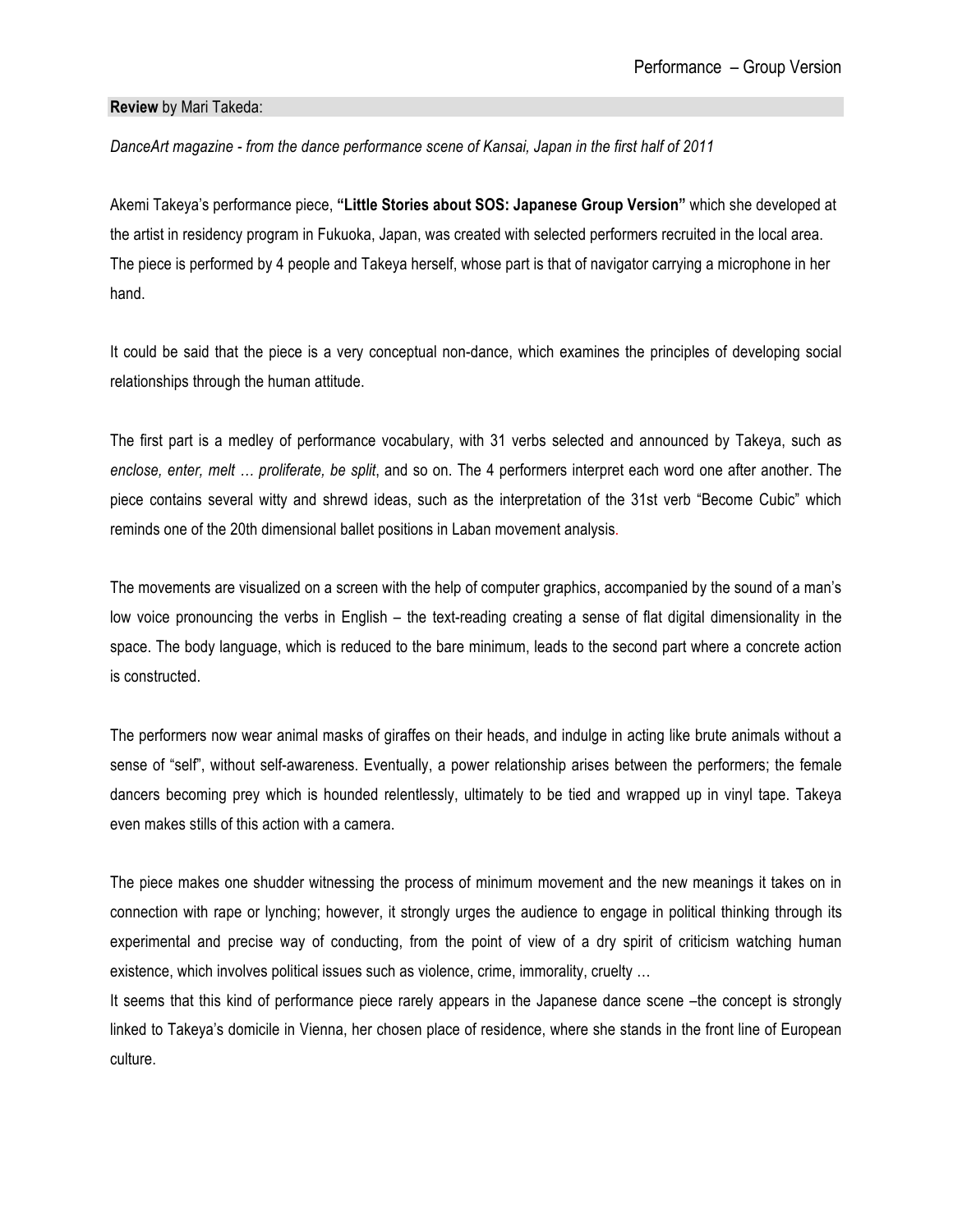#### **CV. Akemi Takeya** *-* Performer, Choreographer - www.akemitakeya.com

Since 1991 Akemi Takeya has been living and working in Vienna. She has collaborated with artists in the fields of dance, theater, film/video, photography and music. She has created numerous dance, video and performance pieces in collaboration with such artists as Paul V. Weihs, Sam Auinger & Rupert Huber, Sam Auinger, Roberto Paci Daló, Dorfmeister, G.X. Jupitter Larsen, Sergio Messina, Bob Ostertag, Robin Rimbaud aka SCANNER, Jon Rose, Andrea Sodomka, Wolfgang Mitterer, Tom Cora, Werner Puntigam, Christian Fennesz, Tetsuo Furudate, Granular Synthesis ( Modell 5 / 1994) , Ong Ken Seng, Benoit Lachambre, Uchihahsi Kazuhisa, Keiko Higuchi, Tanja Tomic, Noid, Rechenzentrum, Zbigniew Karkowski, Metalycée etc….

As a choreographer, performer she is between cultures – no longer attached to her Japanese roots, and not yet bound to Europe. She thinks rationally and lyrically, with head and body, eastern and western, in oppositions, combinations, entanglements, sounds, songs, spaces, movements, words. She has set up her own performance method, interweaving the strategies of formation of one's own perception. As a writer she incorporates the thoughts from her journals, dreams, diaries and essays into her performance pieces, ultimately producing an unexpected and visceral fusion of sensory encounters.

#### **Own work:**

2014. **Little Stories about SOS**: Solo performance, compilation of Performance Recipe Book 2013. **(anti)\*Clockwise:** performance with Veronica Zott and Nikoletta Korkos 2011. **Little Stories about SOS**: Group performance / Japan – research & work in progress 2010. **Lemon Synthesizer Project**: L.S.performance/L.S.installation/L.S.music/L.S.movie 2009. **Suspended**: performance series for 5 performers in a triangle construction 2008-09. **Red Point**: an autobiographic work with Tanja Tomic / Strukt (visual design) 2008-09. **31shots**: performance with Anna MacRae (perfomer) and a male guest performer 2006. **Feeler**: solo performance with Bruno Pocheron (light) & Heinz Ditsch (feedback sound) 2006. **So what!**: one woman show with rechenzentrum (sound & video) 2005. **ce\_l**: voice & body performance with Ulf Langheinrich (audiovisual environment) 2004-05. **Weathering**: body performance with Ulf Langheinrich (audiovisual environment) 2003-04. **ZZ**: collaboration with Ong Ken Seng (artistic supervisor) and Noid (sound design) 2002-03. **AJ Project**: Initiator of the Austria X Japan Dance & Performance Exchange Programme. 2002. **Shadow Pieces**: short pieces, solo & duo with Miguel Angel Gasper (performer) 2002. **Double space**: voice & body performance with Noid (cello & electronic) 2002. **Multiple space – jail breaker's dream**: voice & body performance with Testuo Furudate (noize music) 2001. **Multiple space**: voice & body performance with Christian Fennesz (electronic) 2001. **Black Honey Drops**: dance solo in a visual environment, with Ko Murobushi (artistic supervisor) 2001. **Terror by a blind stranger**: solo dance performance in a visual environment 2000. **Yuragi**: dance & music performance in a form of jam session 1999. **Drowning Fish**: solo dance – Austrian Dance Production Prize 1999 1998. **Bodypoems\_REFLECTION**: 7 short stories with live music 1997. **Imeka**: the first solo dance project in Europe